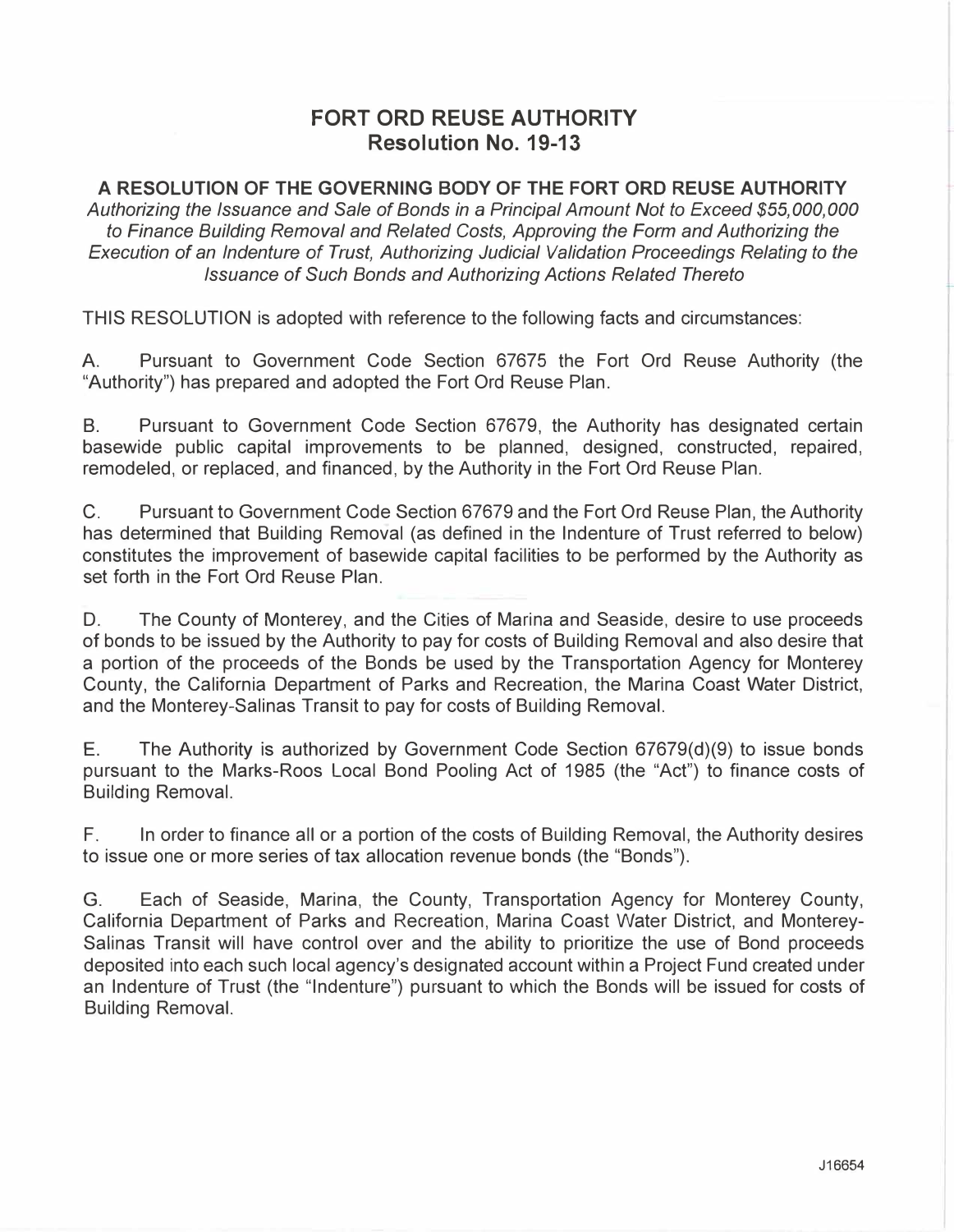H. The Authority is authorized pursuant to Section 6592(a) of the Act to pledge to payment of the Bonds any moneys of the Authority, including without limitation the portion of property tax revenues allocated to the Authority pursuant to California Health and Safety Code Section  $33492.71(c)(1)(A)$  and (D), as applicable (the "Tax Revenues").

I. The Authority has determined the advisability of filing an action to determine the validity of the Indenture and the Bonds, the use and pledge of the Tax Revenues to repay the Bonds and the actions proposed to be taken in connection with the issuance of the Bonds and the Indenture.

NOW THEREFORE the Board hereby resolves that:

1. The foregoing recitals are true and correct.

2. Pursuant to Government Code Section 67679 and the Fort Ord Reuse Plan, Building Removal has been and continues as a component of the basewide capital facilities program to be performed by the Authority as set forth in the Fort Ord Reuse Plan.

3. Bond proceeds are intended for costs of Building Removal, which include the cost of waste characterization, abatement, building demolition, building removal, building repair, waste disposal, and remediation of buildings and building sites located at certain parcels of property within the boundaries of the former Fort Ord, as well as, without limitation, costs of planning, engineering, management, and risk management including insurance premiums, legal fees and litigation costs associated with the Building Removal, and the associated administrative services required to remove blighted buildings from those parcels of property identified on the attached Exhibit A within the boundaries of the former Fort Ord.

4. The issuance of the Bonds to finance costs Building Removal will result in significant public benefits by:

a. Providing demonstrable savings in effective interest rate given the current favorable bond market.

b. Local taxes, levies, or user charges required for removal of blighted buildings on public development parcels, and unfunded by development, are significantly decreased by leveraging and bonding against the Tax Revenues allocated to the Authority in California Health and Safety Code Section  $33492.71(c)(1)(A)$  and (D) otherwise unavailable to local agencies following the sunset of the Authority on June 30, 2020.

c. Providing employment benefits from undertaking the Building Removal in a timely fashion by removing the State of California recognized blight and hindrance to economic growth surrounding California State University Monterey Bay. The Authority estimates that Building Removal will create 250 FTE construction jobs, and make way for increased CSUMB attendance which will support an additional 500+ FTE at CSUMB, and leading to long-term economic growth within the area covered by the Fort Ord Reuse Plan.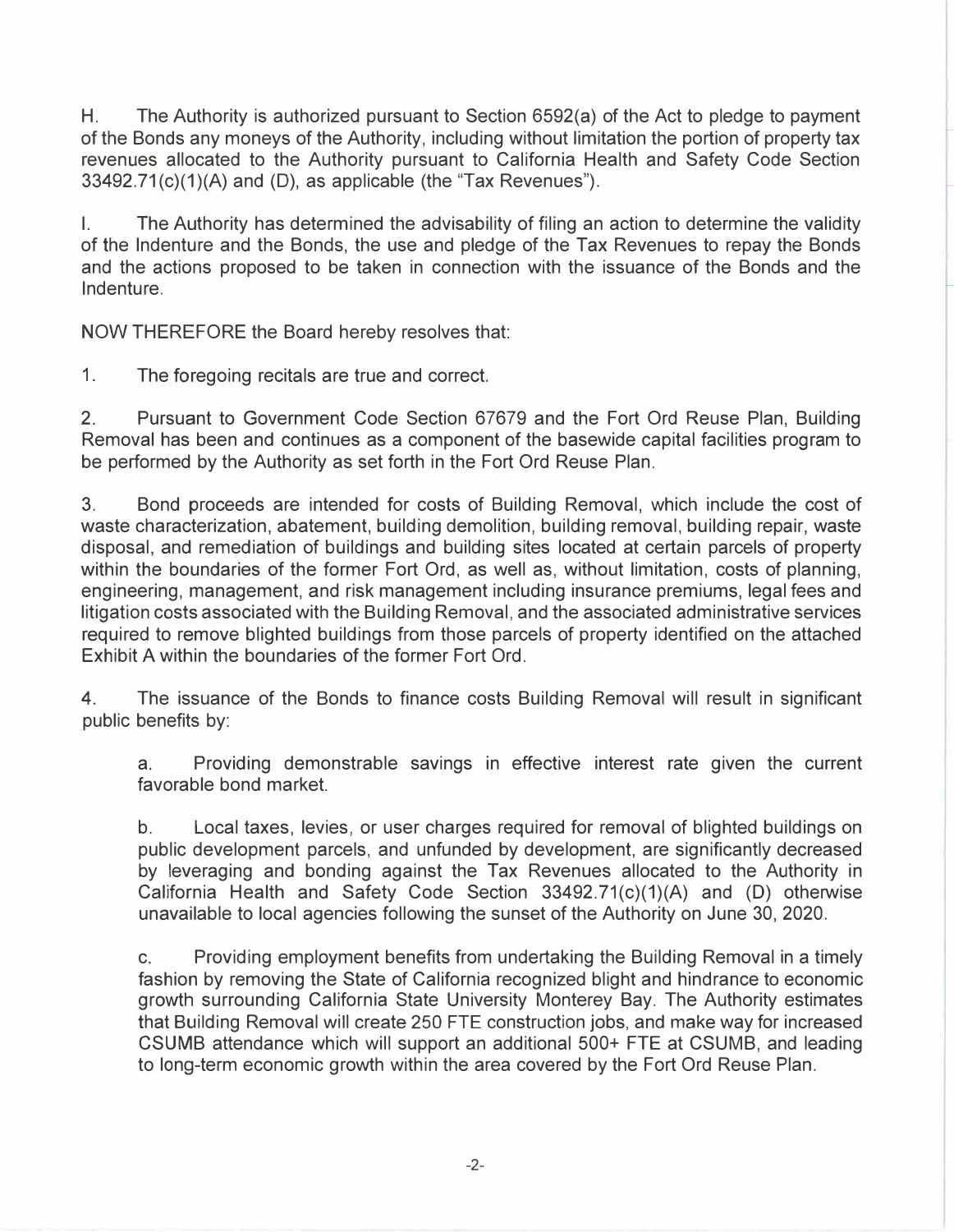d. Removal of buildings will provide more efficient delivery of local agency services to residential and commercial development by providing the means of clearing urban infill areas, for which future development would otherwise be liable to fund.

r

5. Bonds, in the aggregate principal amount of not to exceed fifty-five million dollars (\$55,000,000) are hereby authorized to be issued by the Authority under and subject to the terms of the Act and this Resolution for the purpose of financing costs of Building Removal and paying the costs of issuance of the Bonds.

6. The Board hereby approves the Indenture, by and between the Authority and U.S. Bank National Association, as trustee, prescribing the terms and provisions of the Bonds, the application of the proceeds of the Bonds, and the pledge and use of the Tax Revenues to the repayment of the Bonds, in the form on file with the Secretary. The Chair, the Executive Officer and the Treasurer of the Authority (each, an "Authorized Officer"), each acting alone, are hereby authorized and directed to execute and deliver the Indenture for and in the name and on behalf of the Authority in such form, together with such changes therein, deletions therefrom and additions thereto as the Authorized Officer executing the same shall approve, subject to the advice of Bond Counsel and the Counsel to the Authority, such approval to be conclusively evidenced by the execution and delivery by an Authorized Officer of the Indenture. The Board hereby authorizes the delivery and performance of the Indenture.

7. In order to determine the validity of the Indenture and the Bonds, and the use and pledge of the Tax Revenues to repay the Bonds, as well as the actions authorized by this Resolution and the Indenture to be taken in connection therewith, the Board hereby authorizes the law firm of Kennedy, Archer & Giffen, Counsel to the Authority, in concert with the law firm of Quint & Thimmig LLP, Bond Counsel, to prepare and cause to be filed and prosecuted to completion all proceedings required for the judicial validation of the Indenture and the Bonds, and the use and pledge of Tax Revenues to repay the Bonds, in the Superior Court of Monterey County, under and pursuant to the provisions of sections 860 et seq. of the California Code of Civil Procedure. The Board further authorizes the Authorized Officers and any and all other officers, employees and agents of the Authority to take any and all actions, including the execution and delivery of appropriate documentation, as may be required to conclude such judicial validation proceedings.

8. The law firm of Quint & Thimmig LLP is hereby retained as Bond Counsel and Disclosure Counsel to the Authority in connection with the issuance, sale and delivery of the Bonds. The Executive Officer is hereby authorized to enter into an agreement with said firm for its services, in a form acceptable to the Executive Officer and Counsel to the Authority; provided that the compensation for such services is fully contingent upon the successful issuance of the Bonds.

9. The Authorized Officers and any and all other officers of the Authority are hereby authorized and directed, for and in the name and on behalf of the Authority, to do any and all things and take any and all actions, which they, or any of them, may deem necessary or advisable in the issuance, sale and delivery of the Bonds. All actions heretofore taken by any Authorized Officer or any office, employee or agent of the Authority with respect to the Bonds, the validation proceedings or in connection with or related to the Indenture referred to herein are hereby approved, ratified and confirmed.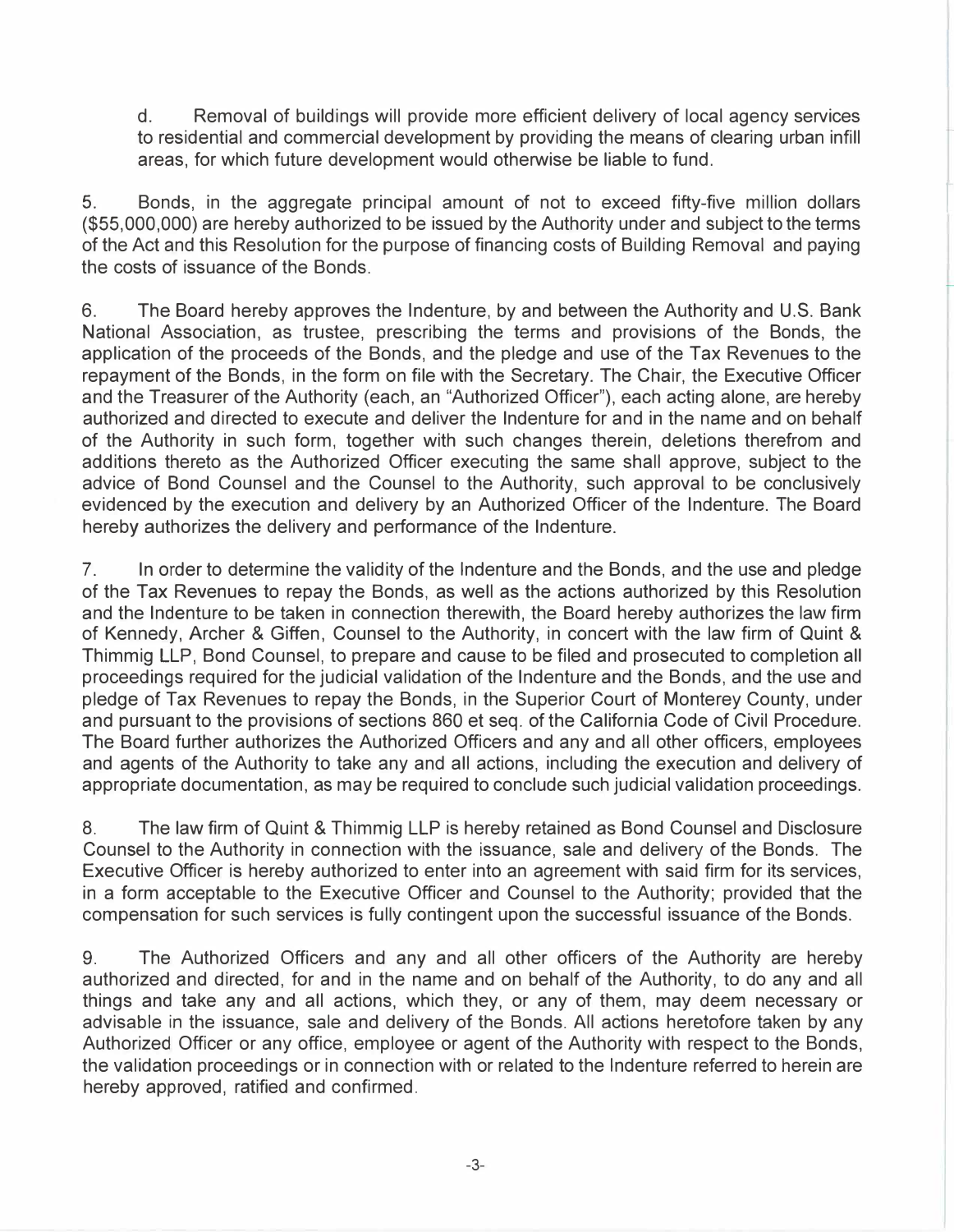10. This Resolution shall take effect from and after the date of its passage and adoption.

Upon motion by Morton, seconded by Phillips, the foregoing Resolution was passed on this 13th day of December, 2019, by the following vote:

AYES: PARKER, PHILLIPS, ADAMS, GAGLIOTI, BERKLEY, MORTON, HAFFA, OGLESBY, WIZARD, GUNTER, GARFIELD, REIMERS

NOES: ABSTENTIONS:<br>ABSENT: CA **CARBONE** 

When

Jane Parker, Chair

**ATTEST** Michael A. Houlemard, Jr., Secretary